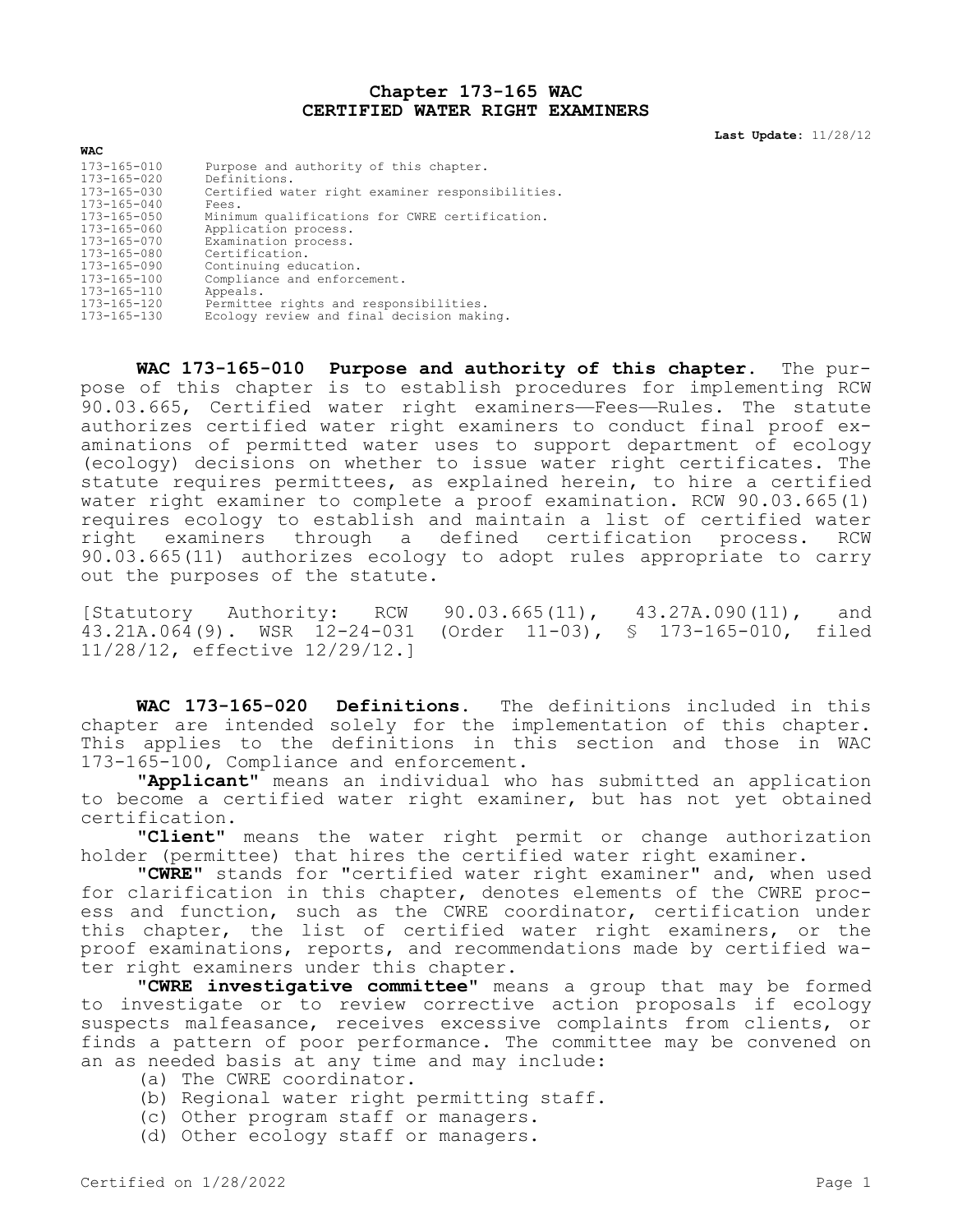(e) Assistant attorney(s) general.

(f) Others with expertise appropriate to the process.

**"Permitted water use"** means a water use authorized by a water right permit or change authorization.

**"Permittee"** means the person or entity that holds the water right permit or change authorization.

**"Program"** means ecology's water resources program or its successor.

**"Proof examination"** means a field inspection of a water use authorized by a water right permit or change authorization to determine the quantity of water put to beneficial use and verify other aspects reported in the proof of appropriation.

**"Proof report of examination"** means the detailed account of the beneficial use of water verified by a proof examination, which the certified water right examiner submits to ecology to support ecology's decisions on issuing a water right certificate.

**"Qualified water conservancy board commissioner"** means an appointed commissioner of a water conservancy board who is in compliance with all training requirements and is serving within an unexpired term of appointment.

**"Revocation," "revoke,"** or **"revoking"** means a CWRE certification is completely invalidated with sanctions.

**"Suspension," "suspend,"** or **"suspending"** means temporary postponement or limitation of a certified water right examiner's certification authorities.

**"Water right certification"** includes water right certifications, superseding certifications, certificates of change, or amended claims.

[Statutory Authority: RCW 90.03.665(11), 43.27A.090(11), and 43.21A.064(9). WSR 12-24-031 (Order 11-03), § 173-165-020, filed 11/28/12, effective 12/29/12.]

**WAC 173-165-030 Certified water right examiner responsibilities.**  (1) Certified water right examiners must qualify and apply as individuals and maintain their qualification under WAC 173-165-050 and RCW 90.03.665(2) throughout the period of their application and certification.

(a) If a person qualifies as a certified water right examiner through a hydrogeology, professional engineering, or land surveyor license in the state of Washington, he/she must maintain that licensure to remain qualified as a certified water right examiner unless he/she satisfies another criterion in RCW 90.03.665(2).

(b) Certified water right examiners must notify ecology within two business days if:

(i) Notified their license as a professional engineer, land surveyor, or registered hydrogeologist is suspended or revoked; or

(ii) No longer a qualified water conservancy board commissioner.

(2) The certified water right examiner must follow the CWRE rules of professional performance. The applicant must review the rules of professional performance as provided by ecology and acknowledge by returning a copy with his/her signature.

(3) Certified water right examiners must maintain the validity of their CWRE certification throughout the period that they accept clients, perform proof examinations, and submit proof reports of examination, or ecology may revoke their certification. Maintaining a valid certification includes, but may not be limited to: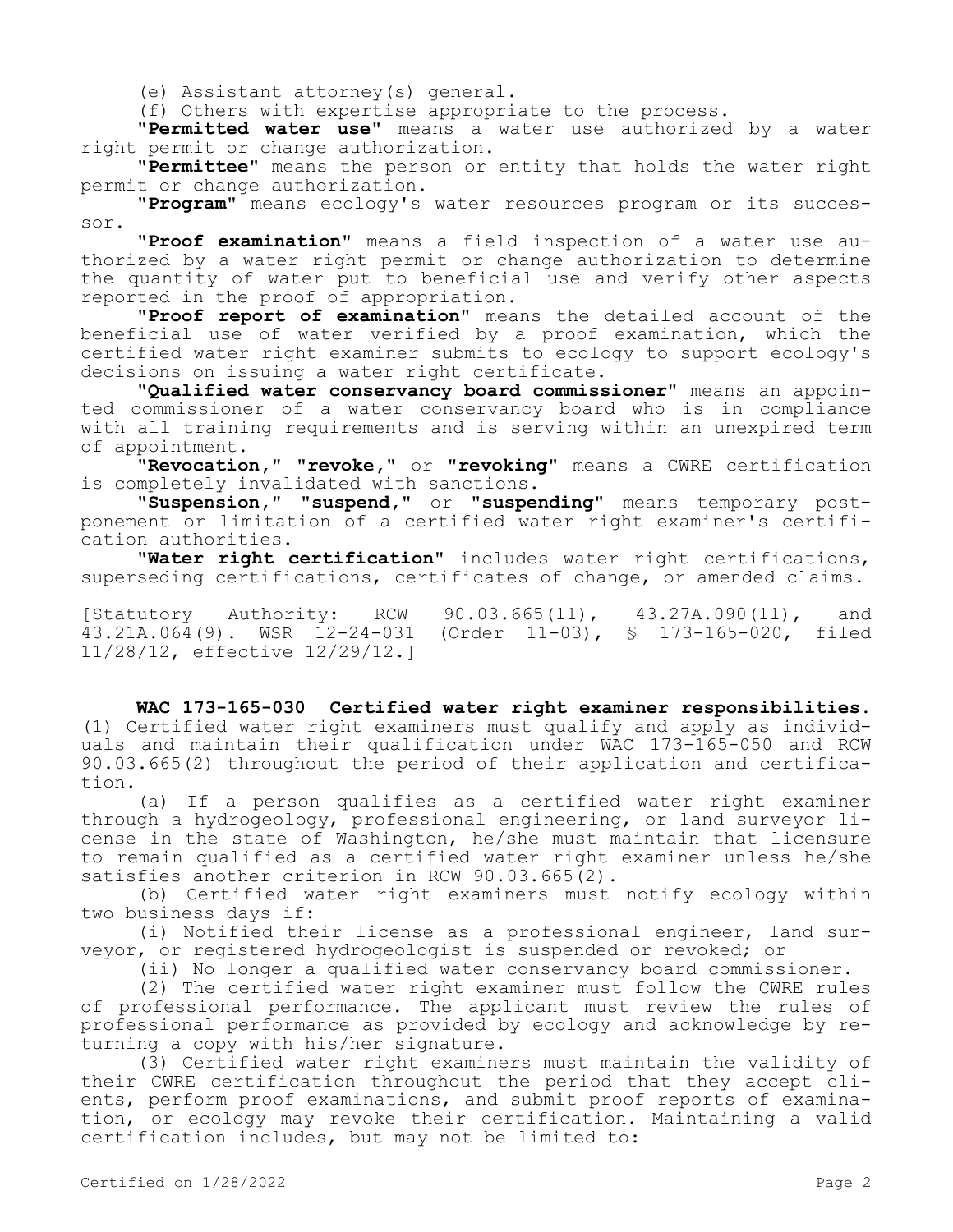(a) Maintaining CWRE qualification under RCW 90.03.665 and WAC 173-165-050.

(b) Completing and showing proof of eight hours of approved continuing education annually, as defined in WAC 173-165-090.

(c) Paying CWRE certification renewal fees in a timely manner, as defined in WAC 173-165-080(4).

(d) Complying with the conditions of any suspension order or probation agreement.

(4) A CWRE certification applies only to an individual, and not to any associate, business, organization, or other entity. The certified water right examiner must perform all aspects of the proof examinations, including field visits and technical evaluation, and is responsible for the full content of the associated proof reports of examination.

(a) If an entity employs a certified water right examiner, other employees of the same entity cannot perform the duties under RCW 90.03.665 or this chapter using the certified water right examiner's certification.

(b) Two or more certified water right examiners, regardless of whether they share a common employer, may perform work related to the same permit or change authorization only with the written permission of the client.

(c) Certified water right examiners must make full disclosure to all parties concerned of any personal stake or conflict of interest in projects or properties on which the certified water right examiner performs work.

(d) A certified water right examiner who is a water right holder, the employee of a water right holder, or otherwise has a vested interest in a water right permit or change authorization may perform the associated proof examination, but must comply with all requirements of RCW 90.03.665 and this chapter, and must disclose to ecology the relationship when submitting the proof report of examination.

(5) Upon review of a client's beneficial water use under a permit or change authorization, certified water right examiners are responsible for submitting a proof report of examination to the appropriate ecology regional office for ecology's review and decision making. The proof report of examination must be complete and legible, and:

(a) In the form authorized by ecology. Ecology will not accept changes to the authorized forms.

(b) Compliant with permit or change authorization conditions, state water law, and other known local, state, or federal regulations.

(c) Adequately supported by data, calculations, computations, and photographs.

(6) Certified water right examiners are responsible for the billing of clients and collection of fees. The state of Washington shall not be liable for a person's compensation as a certified water right examiner. The client shall pay any charges directly to the certified water right examiner, or his/her employer or chosen representative.

[Statutory Authority: RCW 90.03.665(11), 43.27A.090(11), and 43.21A.064(9). WSR 12-24-031 (Order 11-03), § 173-165-030, filed 11/28/12, effective 12/29/12.]

**WAC 173-165-040 Fees.** RCW 90.03.665(10) directs ecology to establish and collect fees for the examination, certification, and renewal of certification for certified water right examiners. Table 1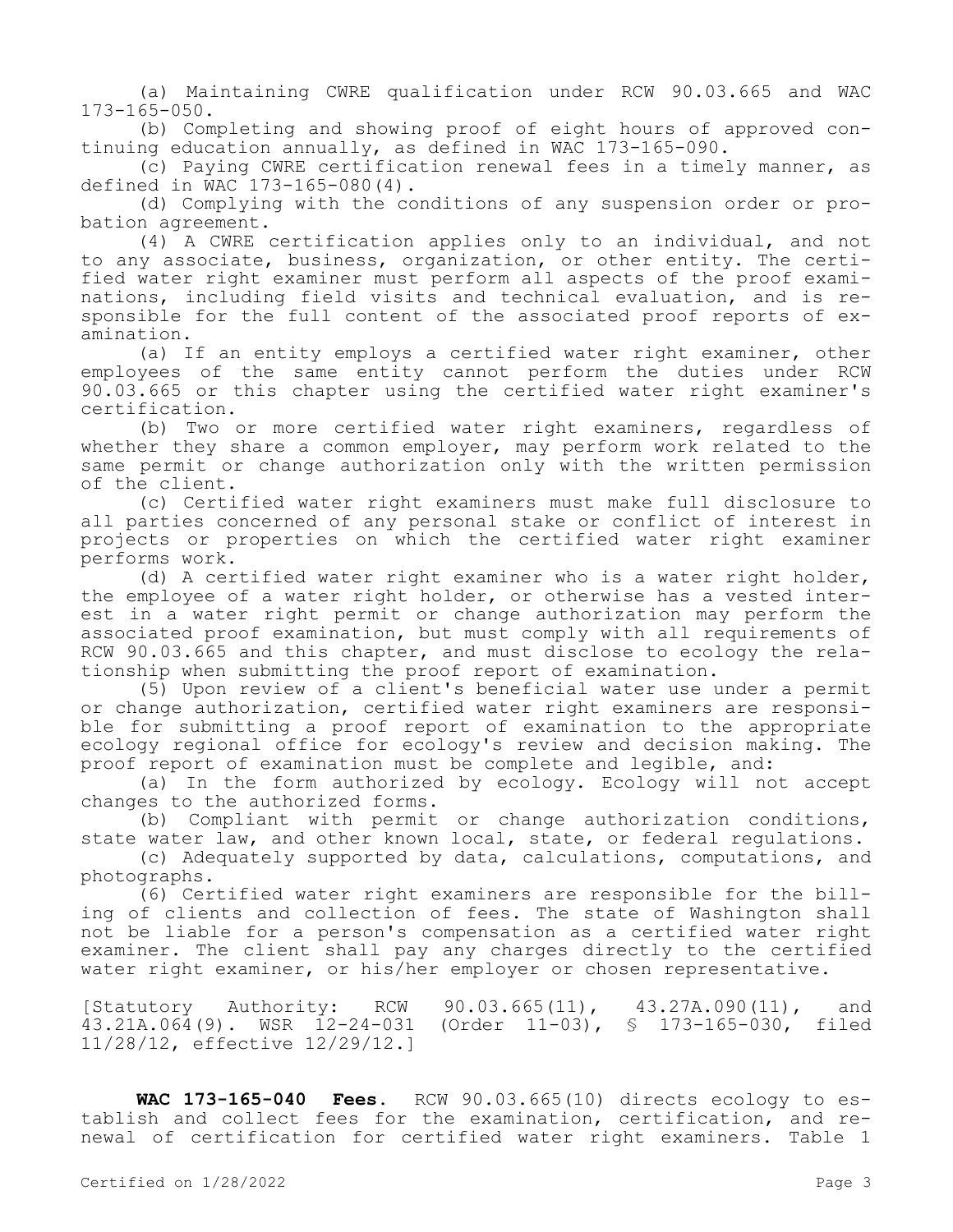summarizes ecology's fee structure related to CWRE examination and certification under this chapter. Further detail on fees is contained in WAC 173-165-070 and 173-165-080.

| <b>Type of fee</b>                                                      | Amount             | Due                                                                                 |
|-------------------------------------------------------------------------|--------------------|-------------------------------------------------------------------------------------|
| Application                                                             | No fee to<br>apply | Applicants<br>should NOT<br>include any fee<br>when submitting<br>their application |
| Examination                                                             | \$300              | At least two<br>weeks prior to<br>the testing date                                  |
| Certification fee                                                       | \$200              | Prior to receiving<br>certification                                                 |
| Certification<br>renewal fee                                            | \$100              | Annually, prior to<br>expiration of the<br>current<br>certification                 |
| Additional late fee<br>for renewal up to<br>30 days after<br>expiration | \$50               | Within 30 days<br>following<br>expiration of the<br>certification                   |
| Additional late fee<br>for renewal 31 to<br>90 days after<br>expiration | \$100              | Within 90 days<br>of expiration                                                     |

| $dD$ . |  |
|--------|--|
|--------|--|

[Statutory Authority: RCW 90.03.665(11), 43.27A.090(11), and 43.21A.064(9). WSR 12-24-031 (Order 11-03), § 173-165-040, filed 11/28/12, effective 12/29/12.]

**WAC 173-165-050 Minimum qualifications for CWRE certification.**  (1) To be a certified water right examiner, you must meet at least one of the following qualifications:

(a) Licensed in Washington state as a:

(i) Professional engineer;

(ii) Professional land surveyor; or

(iii) Hydrogeologist.

(b) A qualified water conservancy board commissioner, as defined in WAC 173-165-020; or

(c) Holding five years applicable experience as defined in subsection (2) of this section, including at least three years of experience defined in subsection (3) of this section.

(2) The five years of applicable work experience includes direct individual and practical experience related to one or more of the following:

(a) Conducting water right proof examinations in Washington or another state, or performing comparable work in evaluating the beneficial use of water.

(b) Preparing water right documents for use in the adjudication of water rights.

(c) Working in private industry evaluating water right applications and preparing reports of examination for cost recovery or cost reimbursement contracts.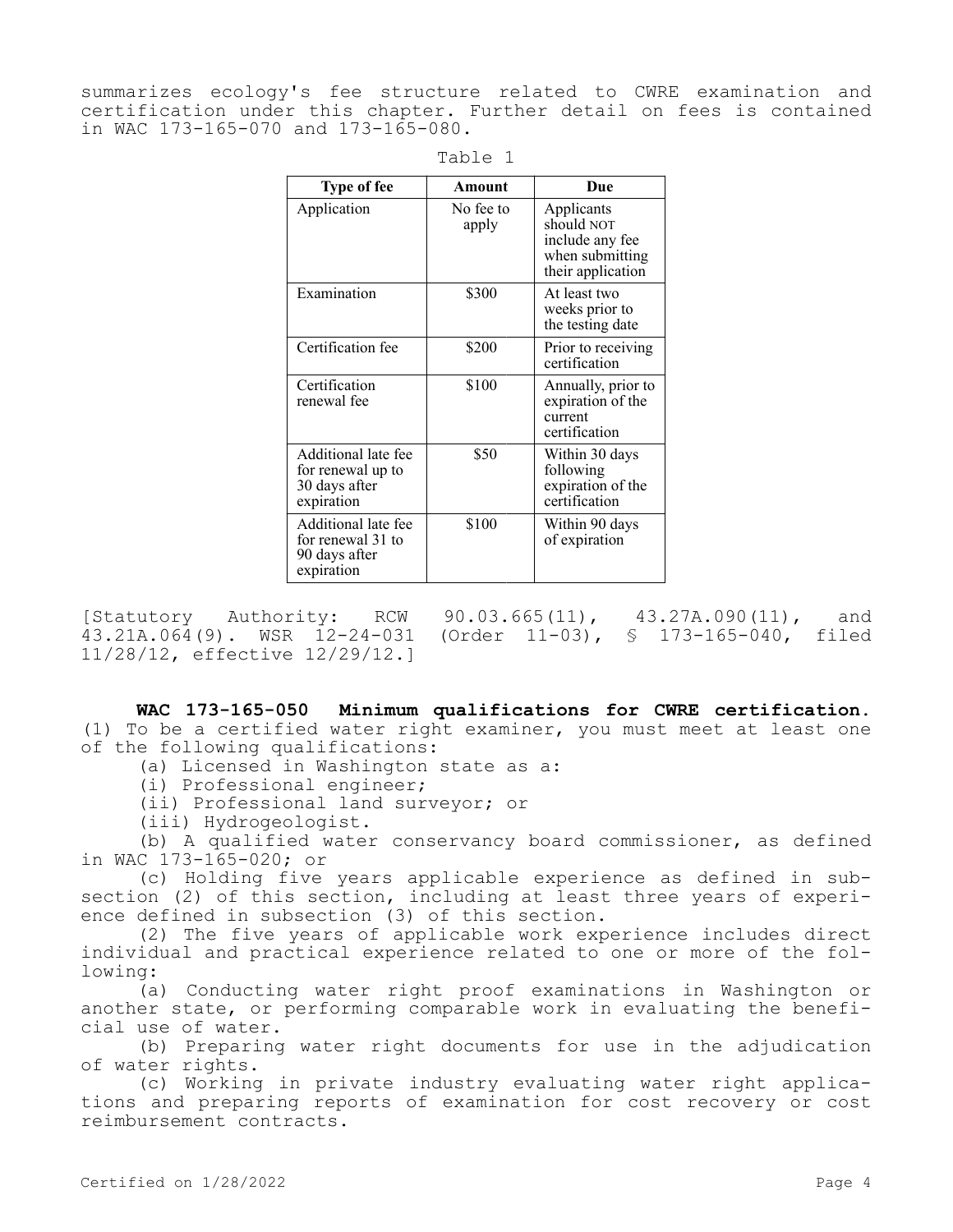(d) Evaluating state water right applications, conducting field investigations for water right permits, and preparing reports of examination.

(e) Preparing or reviewing records of decision for county conservancy boards.

(3) The five years of work experience must include at least three years of any one of the following:

(a) Evaluating new water right applications and/or applications for change or transfer of a water right to support permit and/or change authorization decision making.

(b) Conducting field investigations and preparing tentative determinations of water rights related to water use.

(c) Verifying beneficial use of water.

(d) Regulating water rights as a stream patrolman or watermaster (RCW 90.03.070) or watermaster assigned to regulate water use within federal reclamation projects.

(e) Conducting proof examinations for issuance of certificates of water rights.

(f) Other qualifying experience, substituted year for year, as determined by ecology.

(4) Qualified applicants must maintain at least one of their qualifications throughout the duration of the application and certification periods. (See WAC 173-165-030.)

[Statutory Authority: RCW 90.03.665(11), 43.27A.090(11), and 43.21A.064(9). WSR 12-24-031 (Order 11-03), § 173-165-050, filed 11/28/12, effective 12/29/12.]

**WAC 173-165-060 Application process.** Submitting a completed application is the first step of the CWRE examination.

(1) Applicants should verify that they meet minimum qualification requirements under RCW 90.03.665(2) and WAC 173-165-050 prior to applying.

(2) Applicants must complete and submit to ecology an application for certified water rights examiner on an ecology-approved application form. Ecology will not accept changes to the application form.

(3) Ecology will not consider an application complete until receipt of:

(a) A completed CWRE application form without omissions, signed by the applicant.

(b) Any other documentation requested by ecology.

(4) Ecology will review each application based on RCW 90.03.665(2) and WAC 173-165-050.

(5) Ecology will notify each applicant in writing on whether his/her application is approved.

(a) If his/her application is approved, ecology will provide the applicant information on testing opportunities and submitting the required examination fee.

(b) If the applicant does not appear to meet the minimum qualifications or the application is not complete, ecology will return the application.

(c) If an applicant had a CWRE certification previously revoked under WAC 173-165-100, ecology may reject their application without regard to whether the applicant otherwise meets the minimum qualifications. Ecology may consider the following before approving the application: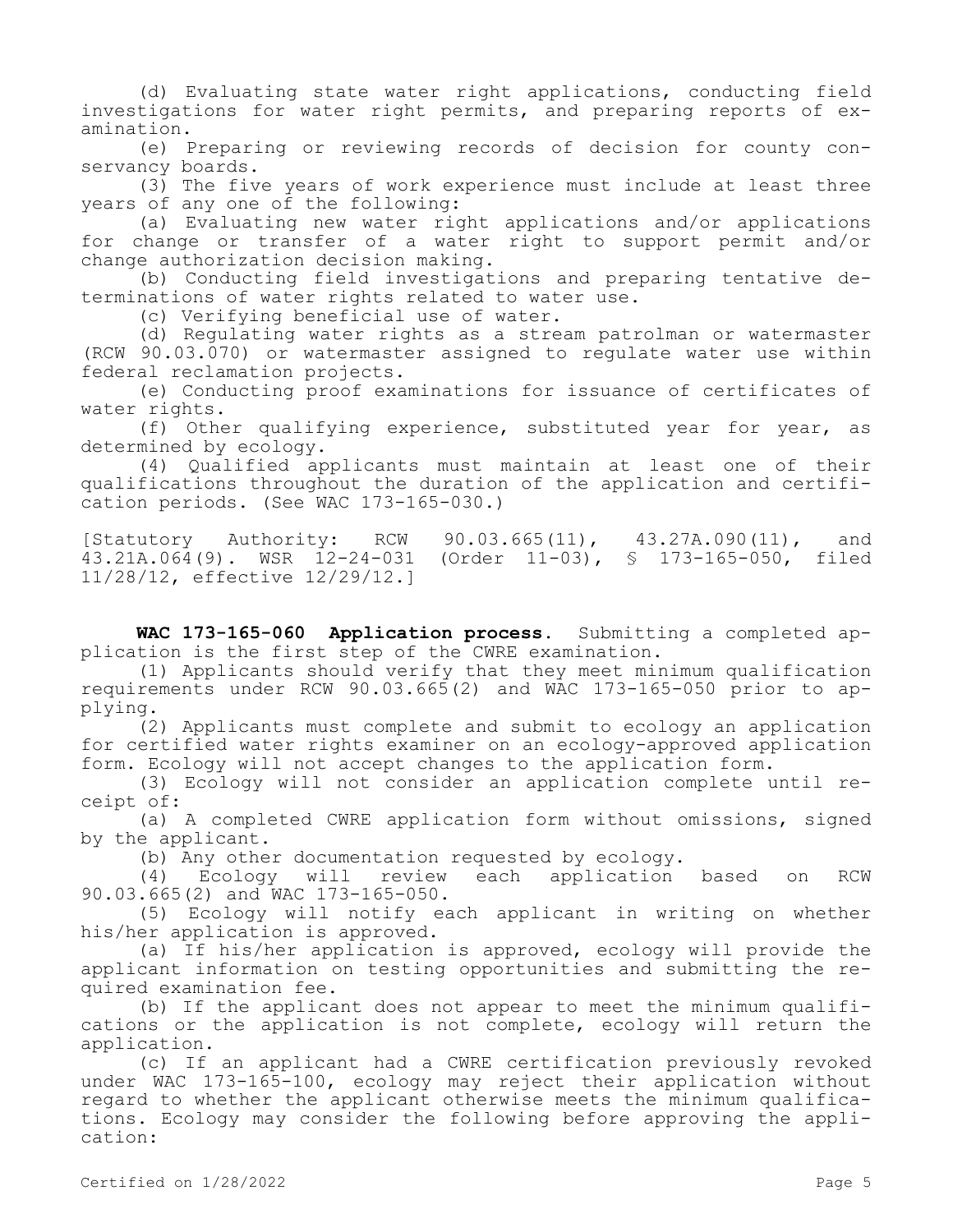(i) Whether five years has elapsed since the CWRE certificate was revoked.

(ii) The status of the applicant's qualifications including any professional licensure or water conservancy board membership.

(iii) The status of the incident(s) that originally required revocation of the CWRE certification.

(6) Application materials are considered public records and are subject to the Public Records Act, chapter 42.56 RCW.

[Statutory Authority: RCW 90.03.665(11), 43.27A.090(11), and 43.21A.064(9). WSR 12-24-031 (Order 11-03), § 173-165-060, filed 11/28/12, effective 12/29/12.]

**WAC 173-165-070 Examination process.** (1) Applicants must:

(a) Qualify for testing through the application process defined in WAC 173-165-060.

(b) Submit the three hundred dollar examination fee at least two weeks prior to the testing date.

(2) For applicants with a disability, ecology will provide accommodations consistent with the Americans with Disabilities Act. Applicants should make their request for accommodations as early as possible to provide reasonable notice.

(3) Ecology will notify applicants by mail of their examination result as either pass or fail.

(4) If an applicant fails the examination, he/she may:

(a) Repeat the examination no sooner than thirty days after testing.

(b) Apply to retake the examination by submitting a written request and the three hundred dollar examination fee to ecology.

(5) Only ecology staff or their delegates may review CWRE testing materials or past examinations.

[Statutory Authority: RCW 90.03.665(11), 43.27A.090(11), and 43.21A.064(9). WSR 12-24-031 (Order 11-03), § 173-165-070, filed 11/28/12, effective 12/29/12.]

**WAC 173-165-080 Certification.** (1) Ecology will issue the CWRE certificate and add the certified water right examiner's name to the CWRE list on ecology's website within thirty days upon completion of the following:

(a) The applicant shows proof of qualifications through the application process;

(b) The applicant passes the CWRE examination;

(c) The applicant submits a signed copy of the CWRE rules of professional performance, as prescribed by ecology; and

(d) Ecology receives the two hundred dollar certification fee.

(2) The CWRE certificate allows the holder to conduct proof examinations in accordance with RCW 90.03.665 and to submit proof reports of examination to support ecology decision making.

(3) The CWRE certificate does not constitute professional licensure for any related field including hydrogeology, engineering, or land surveying.

(4) **Certification renewal.**

(a) CWRE certifications expire annually on the month and day that the original CWRE certification was issued.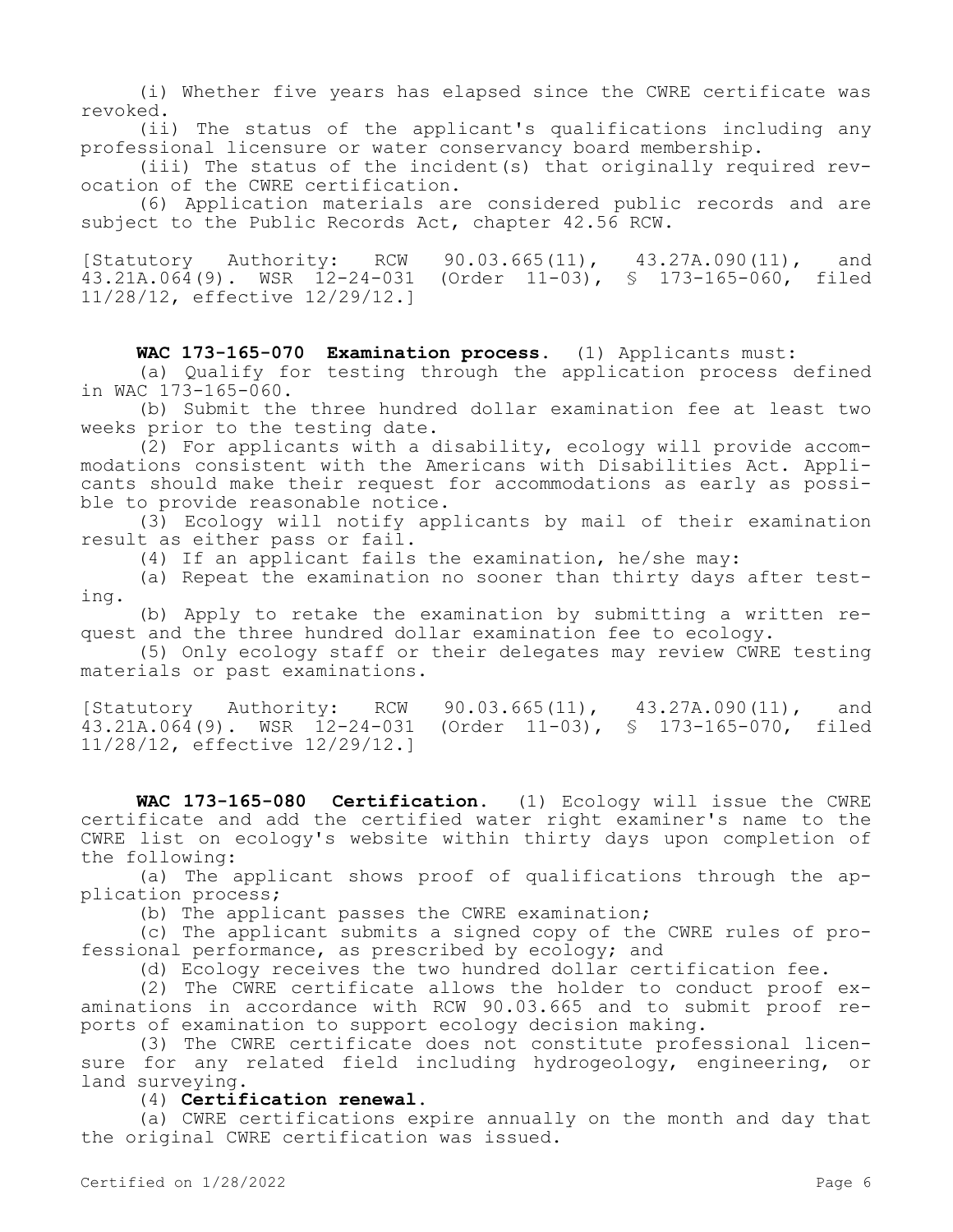(b) Ecology will issue a renewal reminder letter to the certified water right examiner at the address of record, at least sixty days prior to the expiration of the current certification. The letter will provide the following information:

(i) The status of his/her continuing education credits.

(ii) Whether the certification is in good standing under RCW 90.03.665 and this chapter.

(iii) Whether proof of qualifications is required.

(iv) Directions for submitting the certification renewal fee and other required documentation.

(c) To renew certification, the certified water right examiner must submit to ecology, as directed in the renewal reminder letter and postmarked no later than the expiration date:

(i) A one hundred dollar renewal fee;

(ii) Proof of having completed any remaining continuing education credits due;

(iii) Proof of qualifications, if required; and

(iv) A certification renewal form or a letter requesting renewal of the CWRE certification.

(d) If a certified water right examiner does not renew his/her certificate by the expiration date, the certification expires and becomes invalid.

(i) The list of certified water right examiners on ecology's website will indicate that the certification has expired.

(ii) There is a maximum ninety-day grace period after the expiration date for the certified water right examiner to renew the certification. Associated late fees will apply during the grace period as required under (e) of this subsection.

(iii) Late renewal during the ninety-day grace period will not delay the date the new certification will expire, or change the anniversary date regarding annual continuing education requirements.

(e) If the certified water right examiner fails to renew his/her certification by the expiration date as required under (c) of this subsection, the following late fees will apply:

(i) Renewal between one to thirty days after expiration of the certificate includes a late fee of fifty dollars, in addition to the one hundred dollar renewal fee.

(ii) Renewal between thirty-one to ninety days after expiration of the certificate includes a late fee of one hundred dollars, in addition to the one hundred dollar renewal fee.

(f) If a certified water right examiner fails to renew their certification before the end of the ninety-day grace period:

(i) Ecology will remove his/her name from the list of certified water right examiners.

(ii) He/she must successfully reapply, retest, and pay all related fees to become recertified.

[Statutory Authority: RCW 90.03.665(11), 43.27A.090(11), and 43.21A.064(9). WSR 12-24-031 (Order 11-03), § 173-165-080, filed 11/28/12, effective 12/29/12.]

**WAC 173-165-090 Continuing education.** (1) Each certified water right examiner must complete eight hours annually of continuing education in the water resources field.

(2) Ecology will provide information on the internet on continuing education opportunities for certified water right examiners.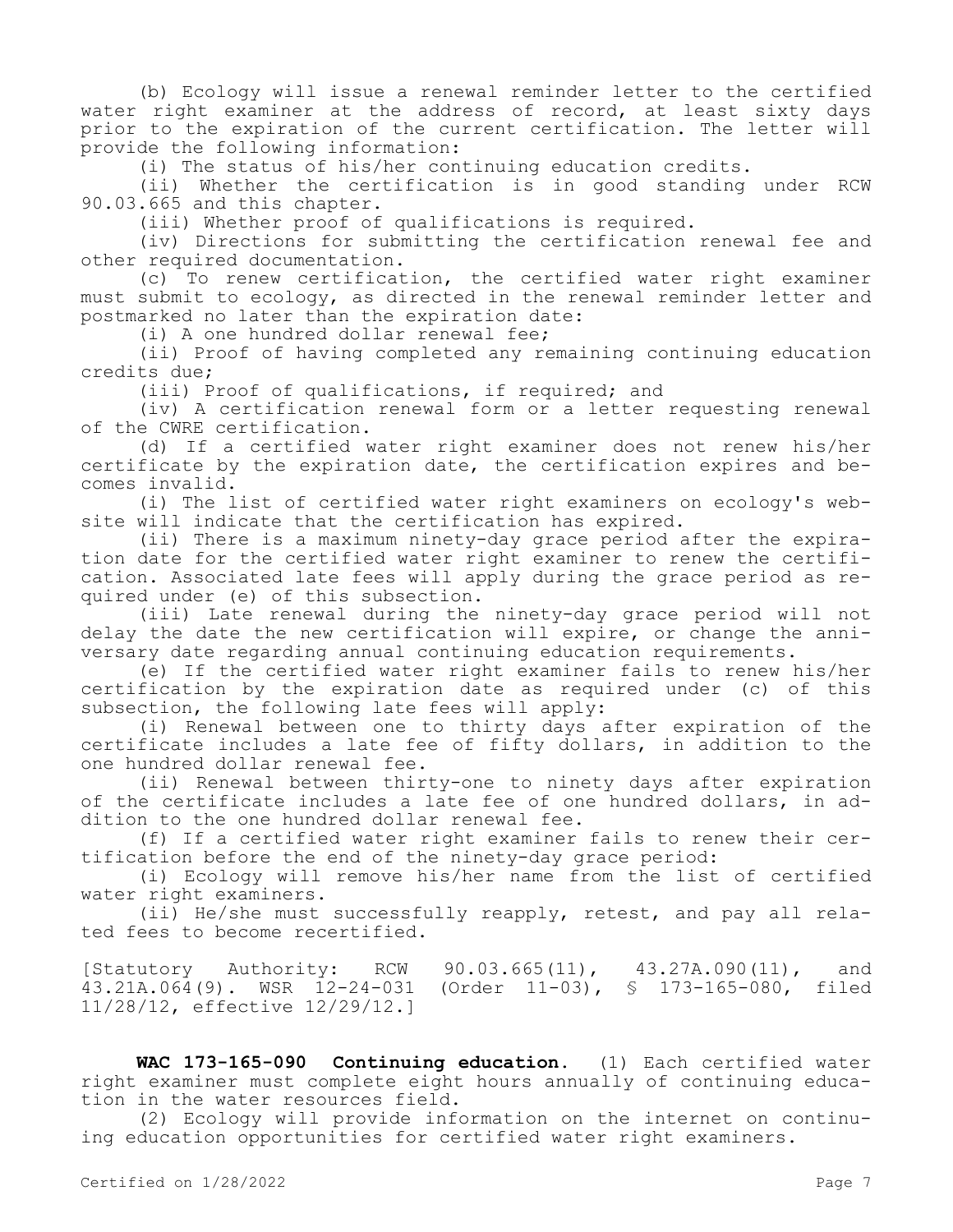(a) Ecology may grant credit for completing related training not listed on our website at the discretion of the CWRE coordinator.

(b) The CWRE coordinator may approve nonformal educational activities, such as workshops or conferences for water resources professionals, as qualifying for continuing education credit, but may choose to grant credit at less than an hour-for-hour basis.

(3) Certified water right examiners may submit proof of their continuing education credits to the CWRE coordinator at any time.

(4) Ecology will notify certified water right examiners of their qualifying education status in their certification renewal letter.

(5) Ecology will not renew the CWRE certification until receipt of evidence that the certified water right examiner has completed the required continuing education hours.

(6) Ecology will apply continuing education hours earned in the following order:

(a) Overdue hours needed to renew certification during the ninety-day grace period.

(b) Hours needed for the next certification renewal.

(7) Certified water right examiners may not carry over continuing education hours for future credit in excess of the annually required eight hours.

[Statutory Authority: RCW 90.03.665(11), 43.27A.090(11), and<br>43.21A.064(9). WSR 12-24-031 (Order 11-03), § 173-165-090, filed (Order 11-03), § 173-165-090, filed 11/28/12, effective 12/29/12.]

**WAC 173-165-100 Compliance and enforcement.** (1) Ecology is authorized to take action under this rule to examine, certify, investigate, and enforce this rule against certified water right examiners and CWRE applicants. However:

(a) Certified water right examiners are hired and paid by water right permit or change authorization holders, and are not ecology employees.

(b) Ecology is not responsible for the direct supervision of a certified water right examiner.

(c) Ecology is not responsible for the contractual relationship between certified water right examiners and their clients.

(2) Nothing in this chapter is intended to prevent ecology from taking immediate action if it is critical to the safety of the public, agency staff, and others; or is critical to the protection of the water resource as otherwise authorized by law.

(3) Client complaints, issues of poor performance, and any indications of malfeasance should be referred to the CWRE coordinator. The CWRE coordinator may work with regional permitting staff and program management to determine what further action, if any, is appropriate, such as:

(a) Meeting with the certified water right examiner to discuss concerns and possible options for dealing with the problem.

- (b) Providing technical assistance.
- (c) Issuing a verbal or written warning.
- (d) Consulting with an assistant attorney general.
- (e) Presenting issues to agency senior management.
- (f) Filing a police report.

(g) Performing a preliminary or full compliance investigation (see subsection (4) of this section).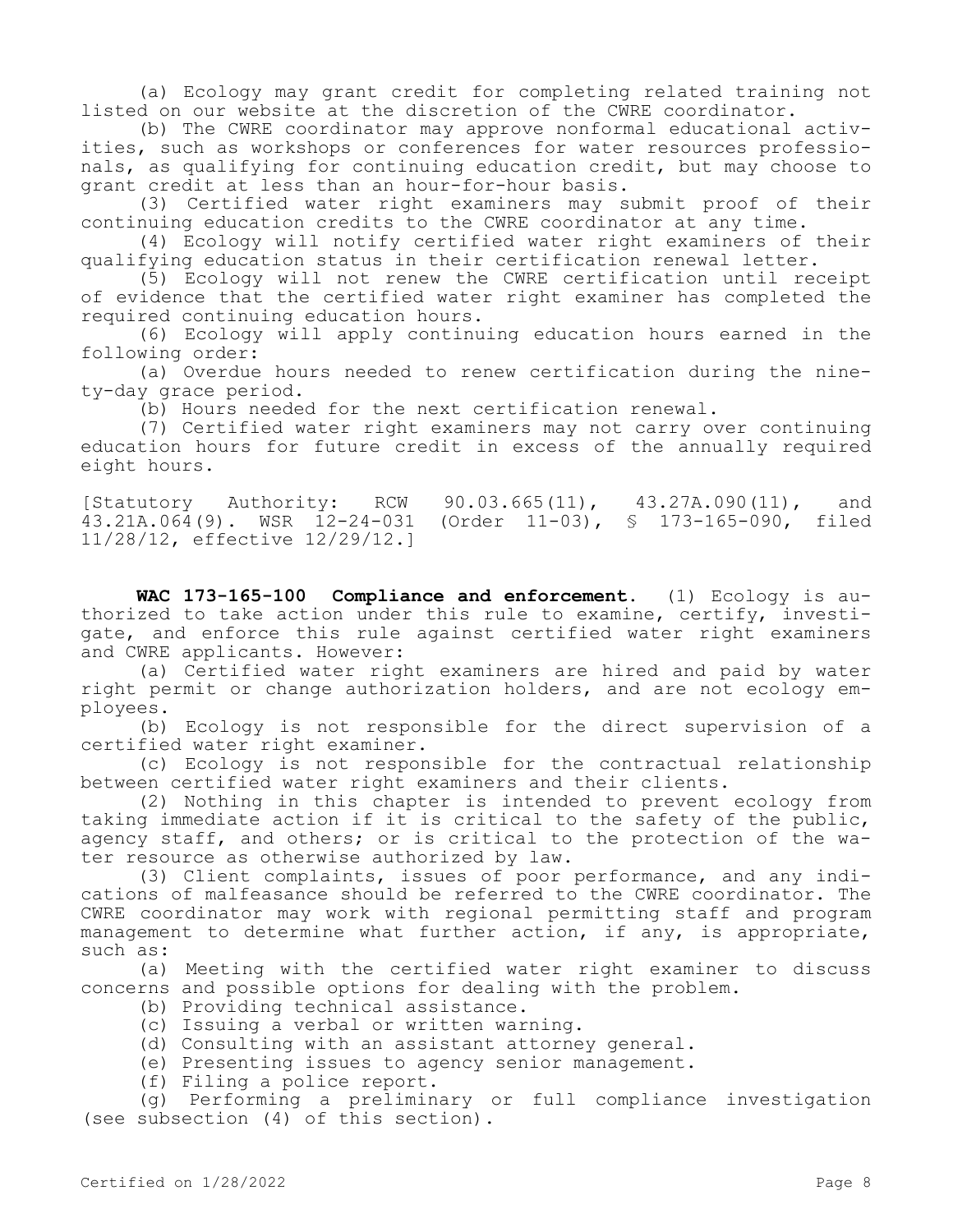(h) Convening the CWRE investigative committee as defined in WAC 173-165-020.

(i) Taking other steps as appropriate for the complaint.

(4) Ecology or the CWRE investigative committee may perform a general, preliminary, or full compliance investigation to ensure that the public is being competently served, or in response to client complaints, indications of poor performance, or when ecology suspects malfeasance.

(a) Ecology may use general compliance investigations to assess elements of the CWRE program, or the program as a whole.

(b) Ecology may use preliminary investigations to determine whether a situation warrants any action or a full investigation.

(c) Ecology will use full investigations primarily when circumstances are uncertain but indicate a potential need for suspending or revoking a certified water right examiner's certification.

(5) When ecology or the CWRE investigative committee does a full compliance investigation of a certified water right examiner, except when doing so could compromise the investigation or potential prosecution, they will notify the certified water right examiner in writing:

(a) That the investigation is taking place, when the investigation is begun; and

(b) Of the results of the investigation, when the investigation is complete.

## **Informal actions.**

(6) Ecology will use informal methods, which are not appealable, to pursue compliance with RCW 90.03.665 and this chapter, and to ensure the public is competently served. Informal methods include, but are not limited to:

(a) Spot-checking the work of certified water right examiners.

(b) Surveying or interviewing current and past clients.

(c) Providing technical assistance or training.

(d) Issuing verbal or written warnings, such as to advise on poor performance, give notice of one or more customer complaints, or to request actions to prevent violations before they occur (RCW 90.03.605  $(1)(b)$ .

## **Formal actions.**

(7) RCW 90.03.665(4) authorizes ecology to suspend or revoke the certification of a certified water right examiner based on poor performance, excessive complaints from their clients, or malfeasance. For the purposes of this chapter:

(a) **"Poor performance"** means work products or work behaviors that fail to meet accepted standards of professional behavior and performance, such as:

(i) Repeated submittal of incomplete, inaccurate, insufficiently detailed, or otherwise unacceptable proof reports of examination.

(ii) Failure to abide by the CWRE rules of professional performance (WAC  $173-165-080$  (1)(c)) or to meet statutory requirements.

(b) **"Excessive complaints"** means complaints that go beyond what is normal and reasonable. If ecology receives two or more complaints for an individual certified water right examiner in any twelve-month period, in determining whether complaints are excessive, ecology may consider the nature of the complaints, as well as the number of complaints relative to the number of proof examinations the certified water right examiner has completed in the same period.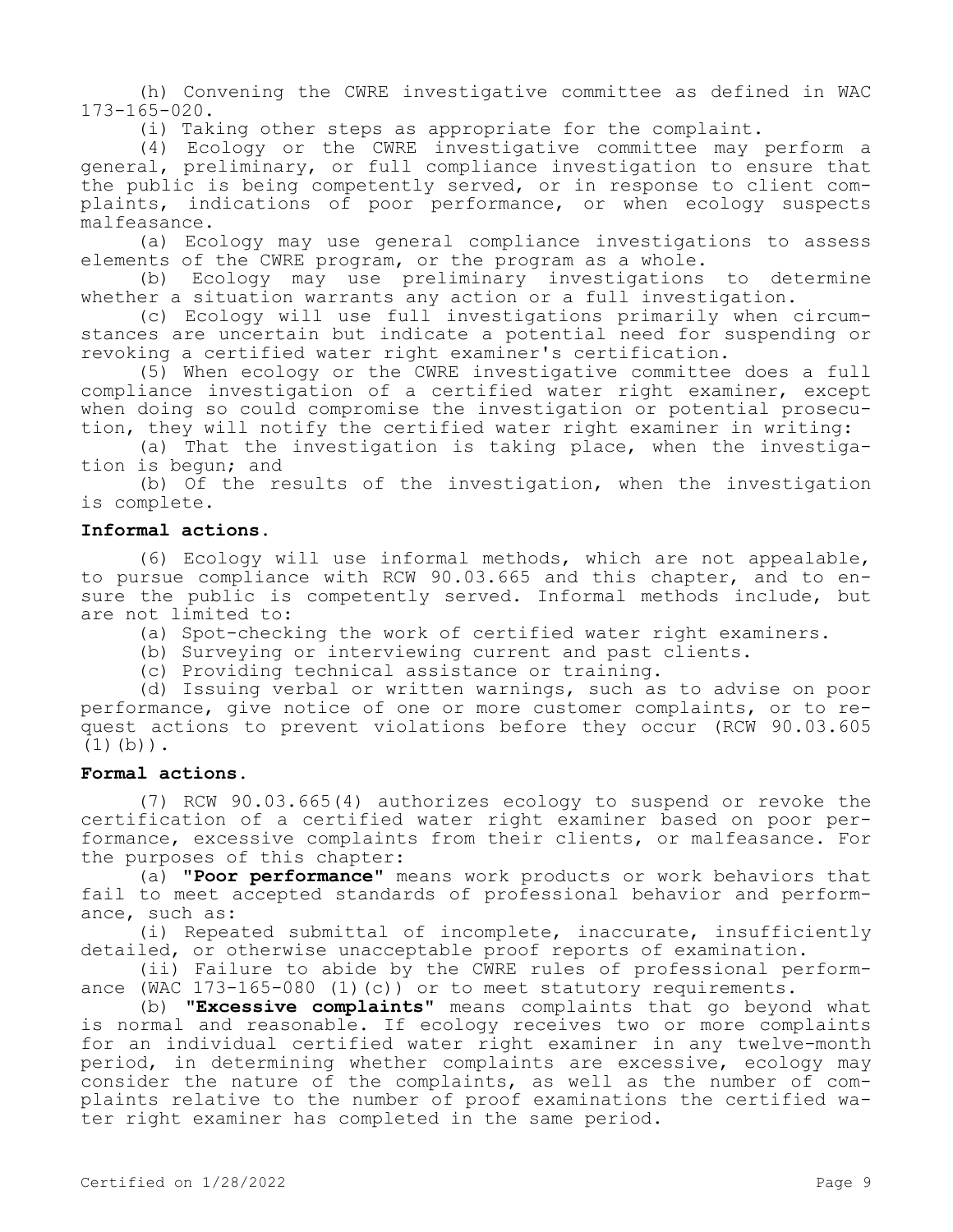(c) **"Malfeasance"** means wrongdoing or misconduct, such as an act that gives rise to civil liability for damages arising out of professional conduct; or that is harmful or contrary to law; or that is a violation of professional standards or ethical rules; or an act in violation of the public trust.

(8) Ecology will determine whether to suspend or revoke a CWRE certification.

(a) The CWRE coordinator or designee will discuss the recommendation, including the results of any investigation made, with program management.

(b) To suspend or revoke a CWRE certification, ecology will issue an administrative order. An order is a formal requirement to correct or prevent a documented violation and is an appealable action.

(i) Orders are issued by certified mail to the certified water right examiner's address on record or delivered in person.

(ii) The suspension or revocation is effective as of the date of formal notification to the certified water right examiner.

(c) Ecology is ultimately responsible for the content of the order to suspend or revoke a CWRE certification.

(9) Suspension is intended for the certified water right examiner to improve poor performance, resolve client complaints, or to acquire additional training; or ecology may suspend a certified water right examiner as a temporary measure during a compliance investigation.

(a) Suspension is for a period not to exceed one year.

(b) The suspension order shall state the terms for reinstatement of the certification, including the length of time to fulfill the requirements of the suspension before ecology will revoke the CWRE certification for failure to meet the terms of the suspension.

(c) Ecology may enter into a probation agreement with a suspended certified water right examiner that would allow him/her to continue to perform some or all CWRE services during her/his period of suspension.

(i) A probation agreement will be the equivalent of a conditional certification.

(ii) The probation agreement will identify the following:

(A) The conditions for and limitations of CWRE services that the certified water right examiner may perform.

(B) Any requirements for the certified water right examiner to fulfill the agreement, such as additional continuing education of a specific subject.

(C) Any requirements for retesting.

(D) Any other elements specific to the case.

(iii) Any probation agreement will be signed by the certified water right examiner and ecology program manager or designee.

(d) Certified water right examiners may renew their CWRE certification during the period of suspension, if they are in compliance with the suspension order and the conditions of any probation agreement, and meet the conditions of renewal under WAC 173-165-080(4). If the certified water right examiner under suspension does not maintain his/her certification according to the renewal deadlines identified in WAC 173-165-080(4), ecology may revoke the certification as described in subsection (10) of this section.

(e) The certified water right examiner under suspension must abide by the terms of the suspension order and any probation agreement, and satisfy all remedial requirements, in addition to any statutory requirements, or ecology may revoke the certification as described in subsection (10) of this section.

(10) A revoked CWRE certification cannot be renewed.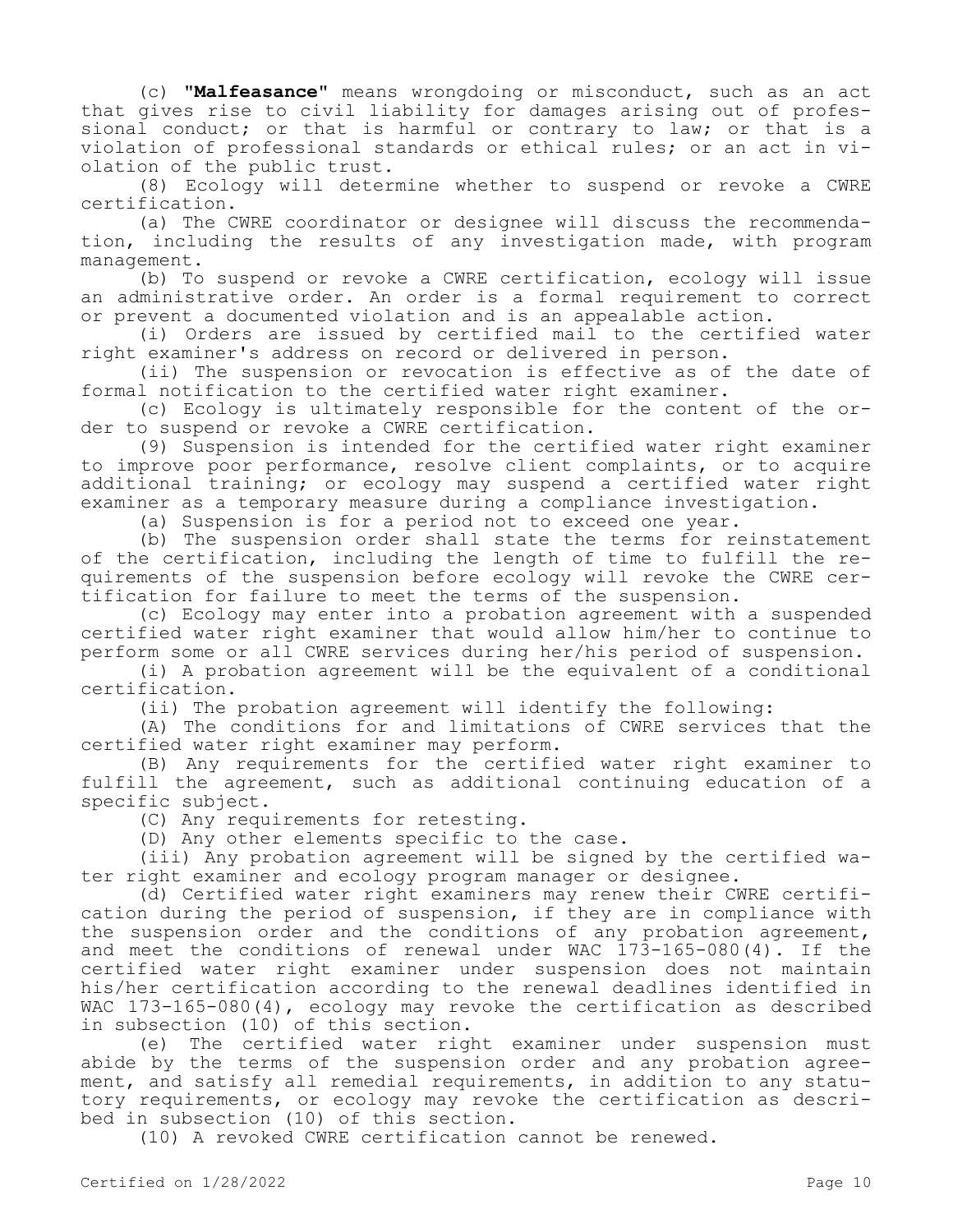(a) When a CWRE certification is revoked, to become recertified, the person:

(i) Must wait at least five years before ecology may accept her/his reapplication.

(ii) Must reapply, retest, and be recertified, as well as pay all associated fees.

(b) Even after the five years ((a)(i) of this subsection) have passed, ecology may choose to reject the application of a person whose certification has been revoked regardless of whether the applicant otherwise meets minimum qualifications (WAC 173-165-060 (5)(c)).

(11) Ecology may immediately revoke the certification of a certified water right examiner found liable or convicted for malfeasance in a court of law.

[Statutory Authority: RCW 90.03.665(11), 43.27A.090(11), and 43.21A.064(9). WSR 12-24-031 (Order 11-03), § 173-165-100, filed 11/28/12, effective 12/29/12.]

**WAC 173-165-110 Appeals.** All final written decisions of ecology pertaining to certified water right examiners and CWRE applicants under this chapter shall be subject to review by the pollution control hearings board in accordance with chapter 43.21B RCW.

[Statutory Authority: RCW 90.03.665(11), 43.27A.090(11), and<br>43.21A.064(9). WSR 12-24-031 (Order 11-03), § 173-165-110, filed (Order 11-03), § 173-165-110, filed 11/28/12, effective 12/29/12.]

**WAC 173-165-120 Permittee rights and responsibilities.** (1) A permittee may develop all or a portion of the project and put water to beneficial use in compliance with his/her water right permit or change authorization. Development of the project and the measure of the beneficial use may be less than authorized, but may not exceed the authorized quantity or conditions of use.

(2) Once the project development ends and beneficial use of the water is established under the water right permit or change authorization, the permittee shall submit a notarized proof of appropriation form to the appropriate ecology regional office.

(3) Ecology will review the proof of appropriation form and, if determined appropriate, will respond in writing directing the permittee to hire a certified water right examiner. Ecology may waive the requirement to secure the services of a certified water right examiner if ecology has conducted the proof examination or determines that one is not necessary to issue a certificate of water right.

(4) As directed by ecology, the permittee must secure the services of a certified water right examiner from the ecology-maintained CWRE list on ecology's website to perform the proof examination and submit a proof report of examination to ecology.

(5) If ecology returns the proof report of examination to the<br>certified water right examiner for correction under WAC for correction under 173-165-130(3), ecology will send the permittee a copy of the communication with the certified water right examiner.

(6) Until ecology has made a final decision (WAC 173-165-130), the permittee may withdraw the proof report of examination submitted by the certified water right examiner at any time during ecology's review period.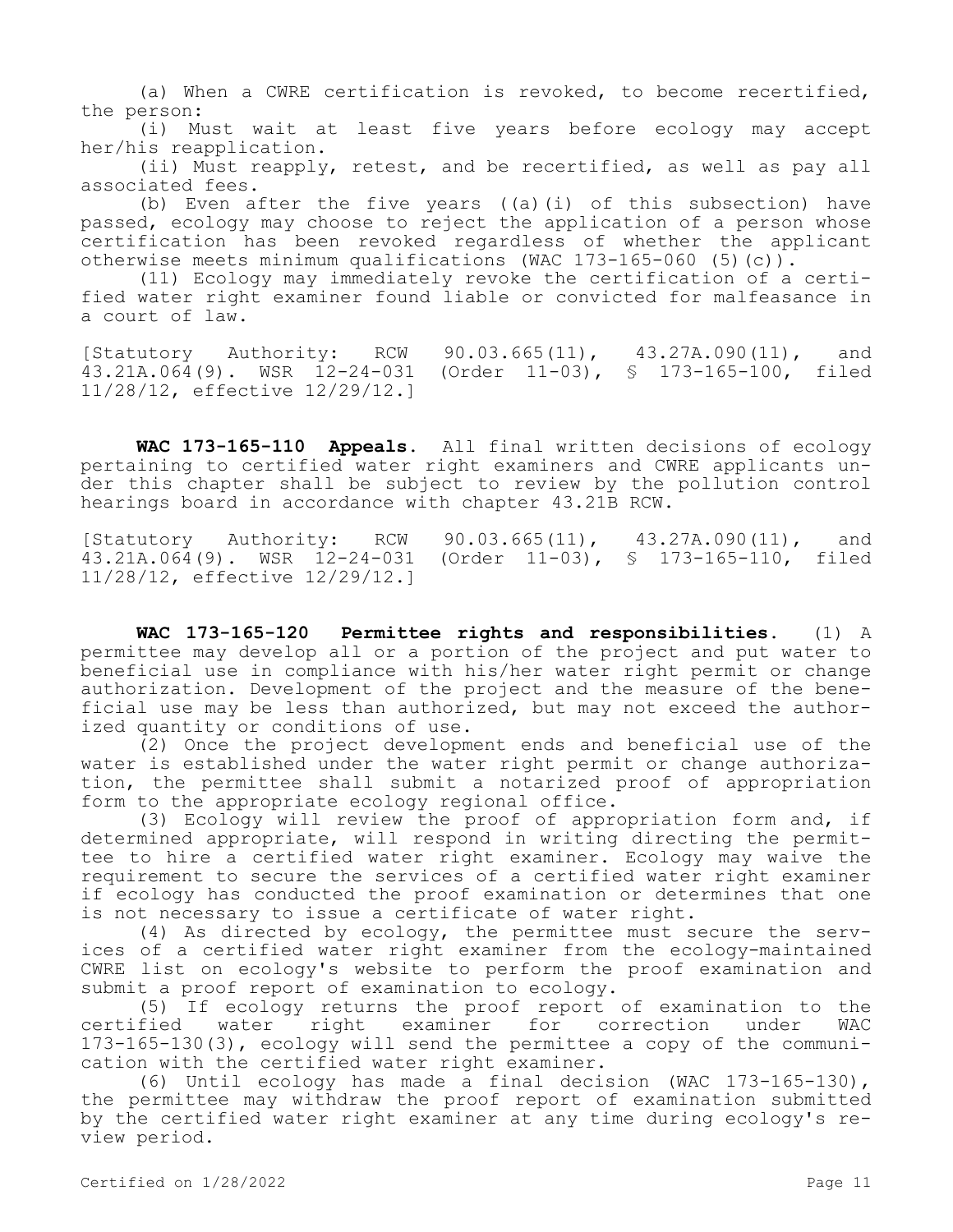(a) To withdraw the CWRE proof report of examination, the permittee must submit to ecology the request to withdraw in writing, including the effective date and future intent of water use.

(b) Upon written withdrawal by the permittee, ecology will cease review of the proof report of examination.

(i) A copy of the withdrawn report shall remain within the associated water right permit or change authorization file.

(ii) Ecology may review the withdrawn report for comparison to any future report submitted and require explanations for any conflicting statements of fact or recommendations.

(7) Within thirty days of withdrawing the proof report or examination, the permittee must:

(a) Schedule a technical assistance meeting with the regional water resources program; and

(b) Define a course of action for moving the water right permit or change authorization from proof of appropriation stage to certification under RCW 90.03.330, which may include requesting an extension of the development schedule.

(8) Should the permittee not comply with this section, ecology may:

(a) Issue a final determination through an administrative order based on the information submitted, per WAC 173-165-130(5); or

(b) Cancel all or a portion of the change authorization.

[Statutory Authority: RCW 90.03.665(11), 43.27A.090(11), and<br>43.21A.064(9). WSR 12-24-031 (Order 11-03), § 173-165-120, filed (Order 11-03), § 173-165-120, filed 11/28/12, effective 12/29/12.]

**WAC 173-165-130 Ecology review and final decision making.** (1) Ecology has a maximum of sixty days to make the final decision on the CWRE proof report of examination unless otherwise requested in writing by the permittee as allowed under RCW 90.03.665(6).

(2) Ecology will not accept proof reports of examination from a certified water right examiner whose certificate is expired, revoked, or otherwise invalid.

(3) Ecology may return the proof report of examination for correction to the certified water right examiner and the permittee within thirty days of ecology's initial receipt of the documents.

(a) Ecology's initial review will be comprehensive to identify all deficiencies.

(b) Ecology shall document on the proof report of examination the date ecology returned the report to the certified water right examiner for revision.

(c) If a proof report of examination is returned to the certified water right examiner and permittee for correction, ecology's sixty-day clock stops.

(d) The certified water right examiner should return the corrected report within ninety days for ecology to complete its review. On receipt of the corrected report from the certified water right examiner, ecology has thirty days to issue a final decision regarding the water right certification.

(e) If the certified water right examiner returns the corrected report later than ninety days, ecology will determine it to be a new report and ecology's sixty-day review period begins again.

(4) If during the sixty-day review period, the permittee submits a request to withdraw the proof report of examination, so long as